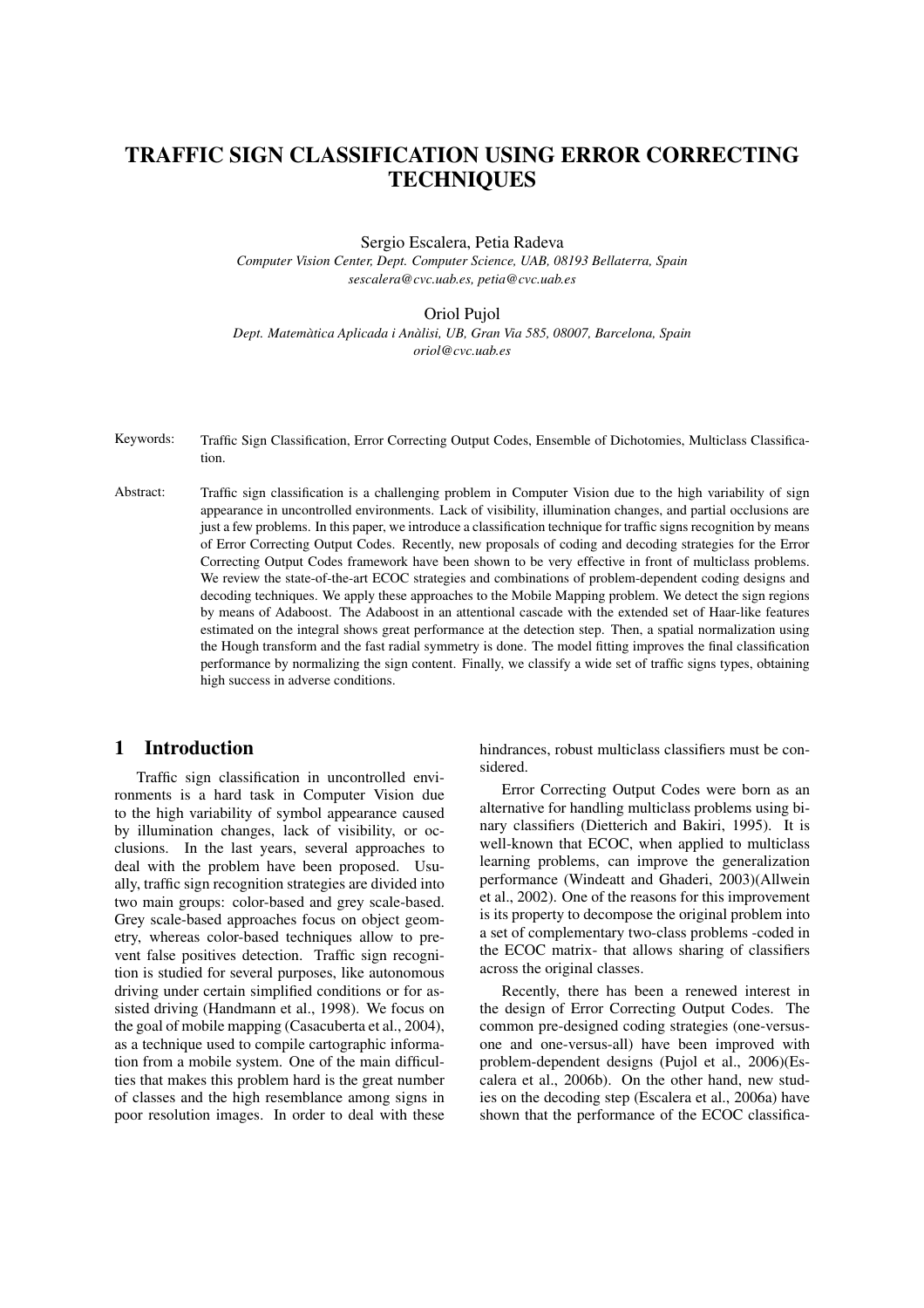tion can be improved considering carefully the decoding strategy applied. The new approaches take into account that when one use a third symbol (zero) in the ECOC matrix, that means that a particular class is not considered by a classifier. In those cases, the behavior of the decoding strategies should be adapted to the influence of the zero symbol (Escalera et al., 2006a).

In this paper, we deal with the problem of traffic sign classification. We use the information obtained from a Mobile Mapping System (Casacuberta et al., 2004) to analyze the road video sequences. We use Adaboost with the Haar-like features estimated over the integral image (Viola and Jones, 2002) to detect regions with high probability of containing a traffic sign. After applying a spatial normalization and model fitting, we classify the candidate signs in their different categories. We compare the recently proposed coding and decoding strategies in the framework of Error Correcting Output Codes, showing the improvement of these last techniques when problemdependent ECOC designs are combined with proper decoding strategies. The proposed ECOC designs robustly classify several types of signs with high variability.

The paper is organized as follows: section 2 overview the Error Correcting Output Codes and the state-of-art on coding and decoding strategies. Section 3 explains the system for traffic signs classification. Section 4 shows experimental results, and section 5 concludes the paper.

## 2 Error Correcting Output Codes

The basis of the ECOC framework is to create a codeword for each of the *N<sup>c</sup>* classes. Arranging the codewords as rows of a matrix, we define a "coding matrix" *M*, where  $M \in \{-1,0,1\}^{N_c \times n}$  in the ternary case, being *n* the code length. From the point of view of learning, *M* is constructed by considering *n* binary problems (dichotomies), each corresponding to a matrix column. Joining classes in sets, each dichotomy defines a partition of classes (coded by  $+1$ ,  $-1$ , according to their class set membership, or 0 if the class is not considered by the dichotomy). In fig.1 we show an example of a ternary matrix *M*. The matrix is coded using 7 dichotomies  $\{h_1, ..., h_7\}$  for a four multiclass problem  $(c_1, c_2, c_3,$  and  $c_4$ ). The white regions are coded by 1 (considered as positive for its respective dichotomy,  $h_i$ ), the dark regions by -1 (considered as negative), and the grey regions correspond to the zero symbol (not considered classes for the current dichotomy). For example, the first classifier is trained to discriminate  $c_2$  versus  $c_1$ ,  $c_3$  and  $c_4$ , the second one classifies  $c_3$  versus  $c_1$ , and so on. Applying the *n* trained binary classifiers, a code is obtained for each data point in the test set. This code is compared to the base codewords of each class defined in the matrix *M*, and the data point is assigned to the class with the "closest" codeword (Allwein et al., 2002)(Windeatt and Ghaderi, 2003). In the case of the figure, a new test input *x* is evaluated by all the classifiers and the systems assigns the label  $c_1$  with minor Euclidean desystems assigns the label  $c_1$  with minor Euclidean decoding distance  $d(x, y^i) = \sqrt{\sum_{j=1}^n (x_j - y_j^i)^2}$ , where *y* is a class codeword, and *n* is the total number of binary classifiers.



Figure 1: ECOC design and input test classification.

#### 3 Traffic sign classification system

We focus on the goal of mobile mapping to compile cartographic information from a mobile system. In particular, we use the video sequences obtained from the Mobile Mapping System of (Casacuberta et al., 2004). In this system, the position and orientation of the different traffic signs are measured in movement with the car video cameras. The system has a stereo pair of calibrated cameras, which are synchronized with a GPS/INS system. Therefore, the result of the acquisition step is a set of stereo-pairs of images with their position and orientation information.

The traffic sign recognition system used is divided in three main steps: object detection, model fitting, and classification. Each of these steps must be robust enough to minimize the propagation of errors in the system.

The detection process is based on the face detector presented by Viola and Jones in (Viola and Jones, 2002). In particular, we use the Discrete version of Adaboost with decision stumps (Friedman et al., 1998). The weak classifiers are trained using the attentional cascade based on the extended set of Haarlike features (that is, including the rotated ones) estimated on the integral image (Viola and Jones, 2002). As a result of the detection process, we obtain results as in fig. 2.

Given an image where the Adaboost learning algorithm detected a road sign, a region of interest (ROI) that contains a sign is determined (circular or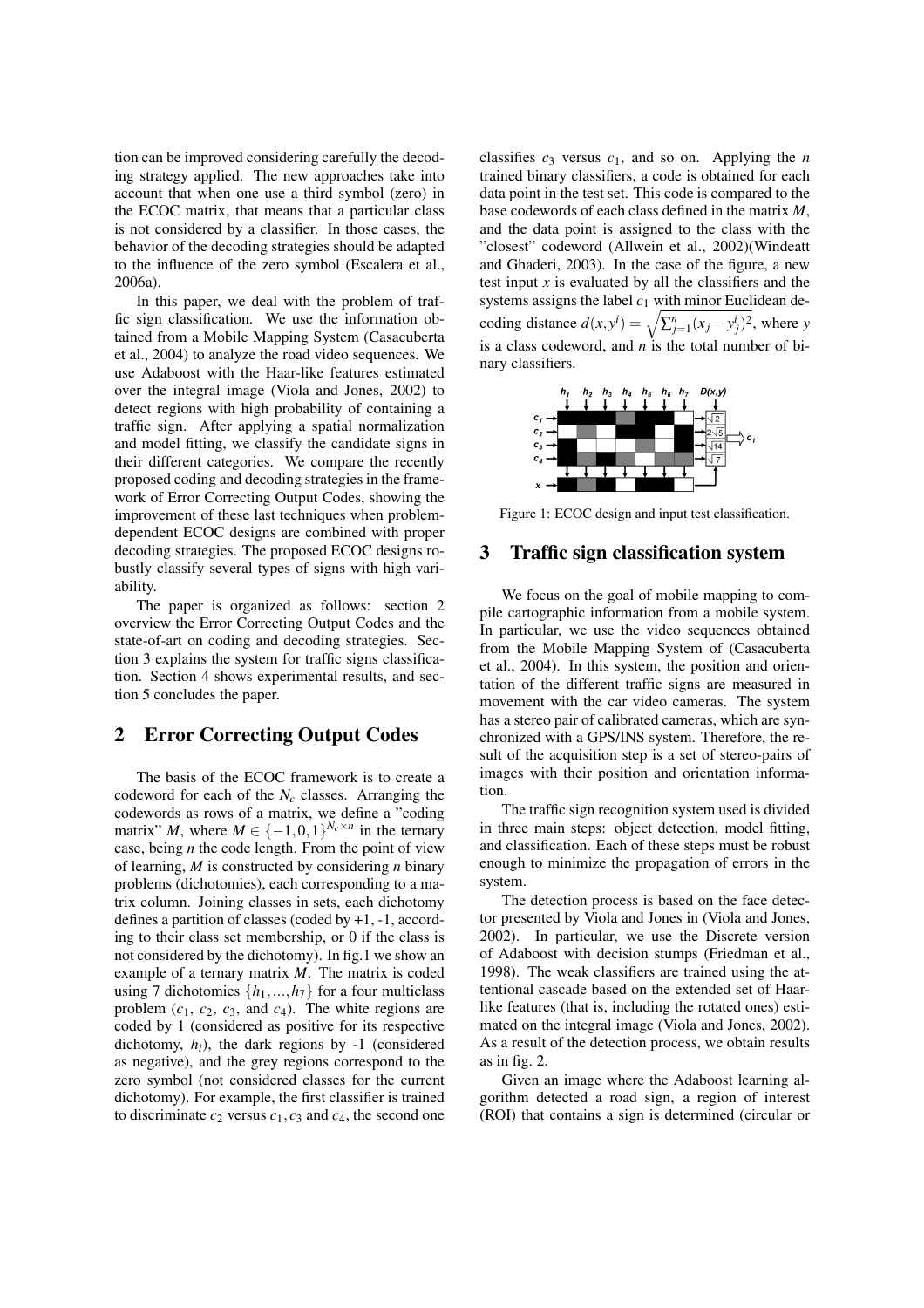

Figure 2: Detected traffic signs.

triangular). However, since we have missing information about sign scale and position, before the recognition process we apply a spatial normalization to improve final recognition. In particular, the Hough transform (Morse, 2000) and fast radial symmetry (Loy and Zelinsky, 2003) are applied in order to fit the model since they offer great robustness against noise.

The fast radial symmetry is calculated over a set of one or more ranges, depending on the scale of the features one is trying to detect. The value of the transform at a range indicates the contribution to radial symmetry of the gradients at a distance *n* away from each point. At each range *n*, we examine the gradient *g* at each point *p*, from which a corresponding positively-affected pixel  $p_{+ve}(p)$ and negatively-affected pixel *p*−*ve*(*p*) are determined and accumulated in the orientation projection im- $\text{age } O_n: P_{\pm \nu e}(p) = p \pm \text{round} \frac{g(p)}{||g(p)||} n, O_n(P_{\pm \nu e}(p)) =$  $O_n(P_{\pm \nu e}(p)) + 1$ . Now, to locate the center of radial symmetry, we search for the position  $(x, y)$  of maximal value in the accumulated orientations matrix  $O^T = \sum_{i=1}^n O_n$ . Locating that maximum we determine the radius length. This procedure allows to obtain robust results for circular traffic signs fitting.

The Hough transform has been shown to allow the detection of straight lines in a robust way. We apply this procedure in order to look for the three representative lines of the triangular sign and calculate their intersections to transform the image. Nevertheless, we need to consider additional restrictions to obtain the three representative border lines of a triangular traffic sign. Each line has associated a position in relation to the others. Once we have the three detected lines we calculate their intersection. Given the parameters *a* and *b* that define the equation  $y = a \times x + b$  for each of the three lines, the intersection point  $(X, Y)$  for each pair of lines is defined as follows:

 $X_t = (b_2^i - b_1^i)/(a_1^i - a_2^i), \quad Y_t = a_1^i X_t + b_1^i \mid t, i \in [1, ..., 3]$ (1)

To assure that the lines are the expected ones, we complement the procedure searching for a corner at a circular region at each intersection surroundings:

*S* = {(*x*<sub>*i*</sub>, *y*<sub>*i*</sub>)</sub> | ∃*p* < ((*x*−*x*<sub>*i*</sub>)<sup>2</sup> + (*y*−*y*<sub>*i*</sub>)<sup>2</sup> − *r*<sup>2</sup>)} | *i* ∈ [1, ...,3] (2) where *S* is the set of valid intersection points, and *p* corresponds to a corner point to be located in a neigh-

borhood of the intersection point. Once the sign model is fitted using the commented methods, the next procedure is the spatial normalization of the shape before classification. The steps are: transform the image to make the recognition invariant to small affine deformations reescaling to the signs database size  $(32 \times 32 \text{ pixels})$ , filter with Weickert anisotropic filter, and mask the image to exclude background at the classification step. To prevent the effects of illumination changes, the histogram equalization improves image contrast and obtains a uniform histogram.

From 10 analyzed DVD video sequences, we have obtained the classes in fig. 3. The classes are divided in three main groups: speed, circular, and triangular, with a total of 27 different classes to recognize. The speed signs are treated as an special case due to their similarity and difficulty to discriminate in adverse conditions. The three attentional cascades (one for each group) have been trained using a total of 1500 positive samples divided into the tree different groups.



Figure 3: (a) Speed classes. (b) Circular classes. (c) Triangular classes.

Applying the three attentional cascades at Mobile Mapping System video sequences, the detected and normalized regions are classified, depending of the type of the detected sign, using different classification strategies combining the presented coding and coding strategies of Error Correcting Output Codes.

## 4 Results

Applying the attentional cascades over a test set of 15000 road frames obtained from the Mobile Mapping System, we have detected 1200 regions that contain traffic signs. The detected regions are divided in the three groups of fig. 3. After applying the model fitting and the spatial normalization, all pixels are treated as a 1024 feature vector. The strategies used to validate the classification are Discrete Adaboost with decission stumps, and linear SVM with the regularization parameter *C* set to 1. These two classifiers generate the set of binary problems to embed in the set of ECOC configurations: one-versus-one, one-versus-all, dense-random, DECOC (Pujol et al., 2006), and ECOC-ONE (Escalera et al., 2006b). Each of the ECOC strategies are evaluated using different decoding strategies: Euclidean distance, Laplacian (Escalera et al., 2006a) and Pessimistic β-Density decoding (Escalera et al., 2006a). For the dense random case, where we have selected *n* binary classifiers for a fair comparison with one-versus-all and DECOC designs in terms of a similar number of binary problems.